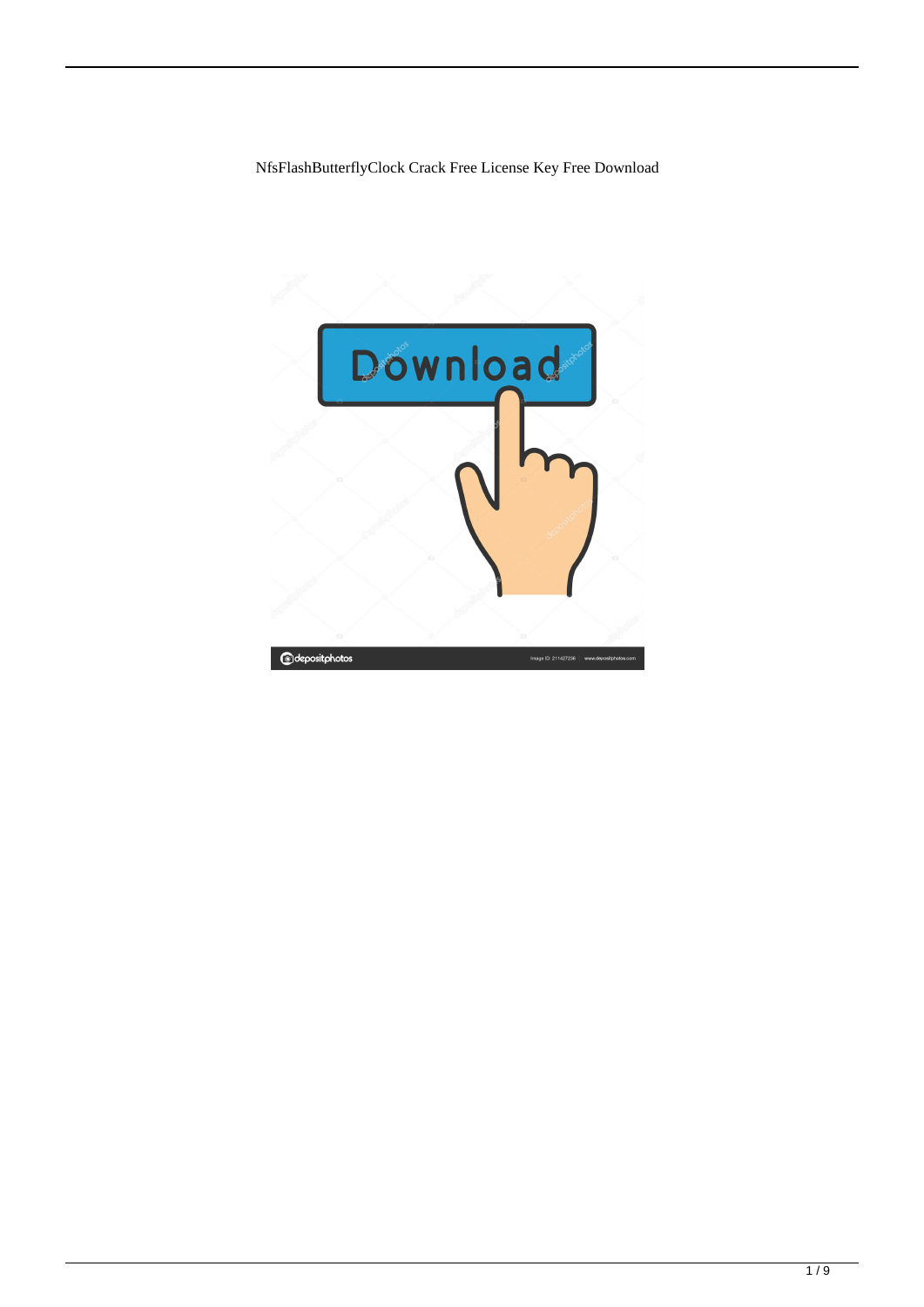## **NfsFlashButterflyClock Crack Activation Key Free Download [Win/Mac]**

In nfsFlashButterflyClock For Windows 10 Crack you can see how it is... 3D Penguin Screensaver is an ideal screensaver for all enthusiasts of Penguin Worlds. It is a 3D screensaver, which is set in the wonderful world of Penguins. In this screensaver penguins in a cool world! 3D Mammals Screensaver 3D Mammals Screensaver is a 3D screensaver, where you can have a spectacular ride through the forest. There are wonderful worlds, where you can see your favorite mammals. 3D World Screensaver is an unusual screensaver, where you can explore the world with flying high speed in a 3D world. This screensaver is an absolute novelty! 3D Wolf Screensaver is a 3D screensaver, where you can explore the world with flying high speed in a 3D world. This screensaver is an absolute novelty! 3D Zoo Screensaver 3D Zoo Screensaver is a 3D screensaver, where you can have a spectacular ride through the forest. There are wonderful worlds, where you can see your favorite animals. 3D Safari Screensaver is an unusual screensaver, where you can explore the world with flying high speed in a 3D world. This screensaver is an absolute novelty! 3D Scarab Screensaver 3D Scarab Screensaver is a 3D screensaver, where you can have a spectacular ride through the forest. There are wonderful worlds, where you can see your favorite insects. 3D Safari Screensaver is an unusual screensaver, where you can explore the world with flying high speed in a 3D world. This screensaver is an absolute novelty! 3D Woodland Screensaver is a 3D screensaver, where you can explore the world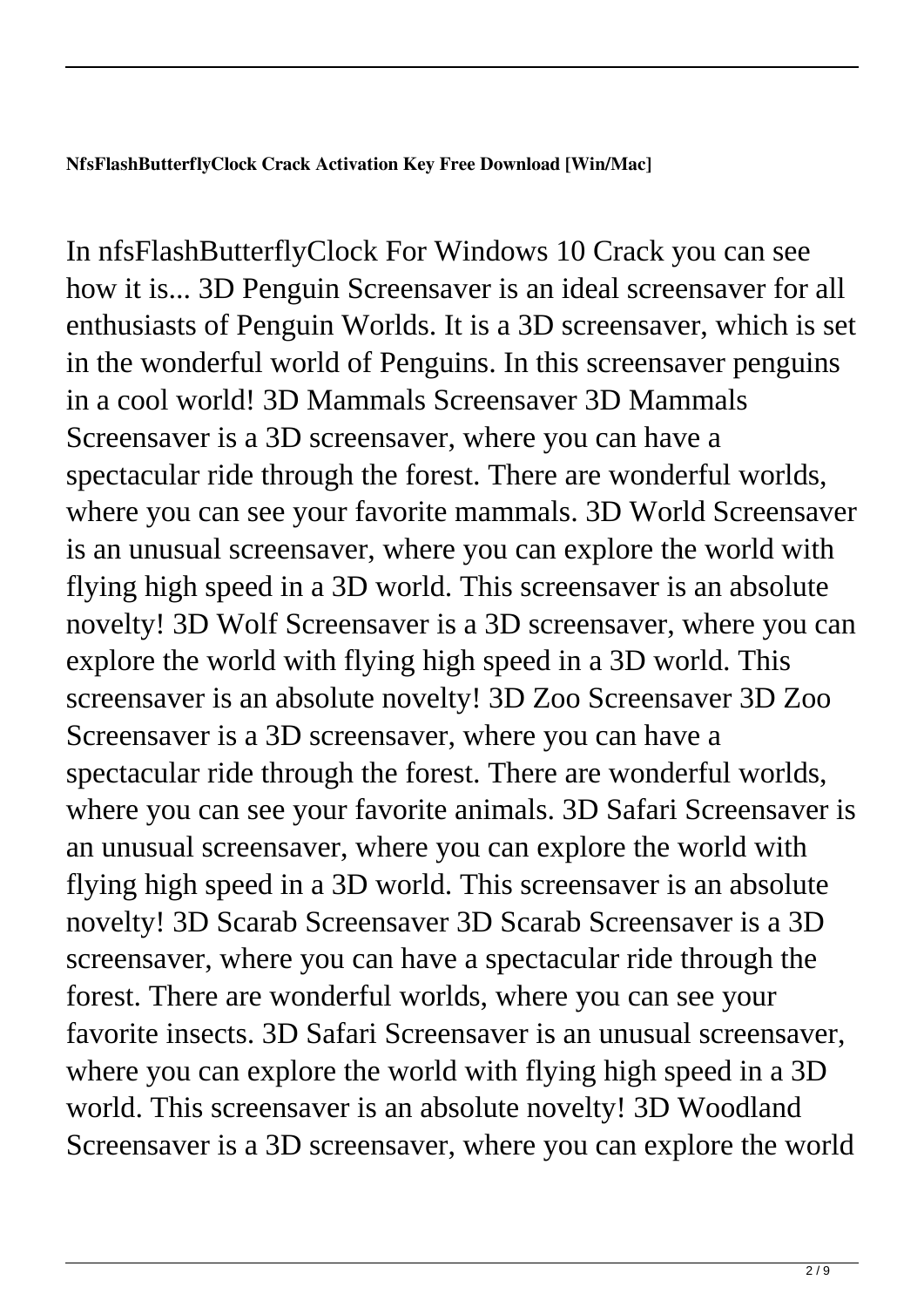with flying high speed in a 3D world. There are wonderful worlds, where you can see your favorite creatures. 3D Wolf Screensaver is an unusual screensaver, where you can explore the world with flying high speed in a 3D world. This screensaver is an absolute novelty! 3D Noisy Clock Screensaver 3D Noisy Clock Screensaver is a cute screensaver, which will bring a lot of humor to your desktop. Watch the funny clock and meet the characters of a popular cartoon series. 3D Unicorn Screensaver is a cute screensaver, which will bring a lot of humor to your desktop

## **NfsFlashButterflyClock Torrent**

-Simply press any hotkey of your choice (hotkey of arrow keys + Home) -Any key can be pressed -Any number of keys can be pressed -Key can be pressed at the same time -Key can be pressed together -... 0.5 Kicknuck FlashButterflyClock Description: Kicknuck FlashButterflyClock is built as an animated clock screensaver that is based on an abstract theme. The clock has a form of a flower, surrounded by flying butterflies. Now, you can use this handy screensaver every time your monitor goes idle. KEYMACRO Description: -Simply press any hotkey of your choice (hotkey of arrow keys + Home) -Any key can be pressed -Any number of keys can be pressed -Key can be pressed at the same time -Key can be pressed together -... 0.5 FlashButterflyClock Description: FlashButterflyClock is built as an animated clock screensaver that is based on an abstract theme. The clock has a form of a flower, surrounded by flying butterflies.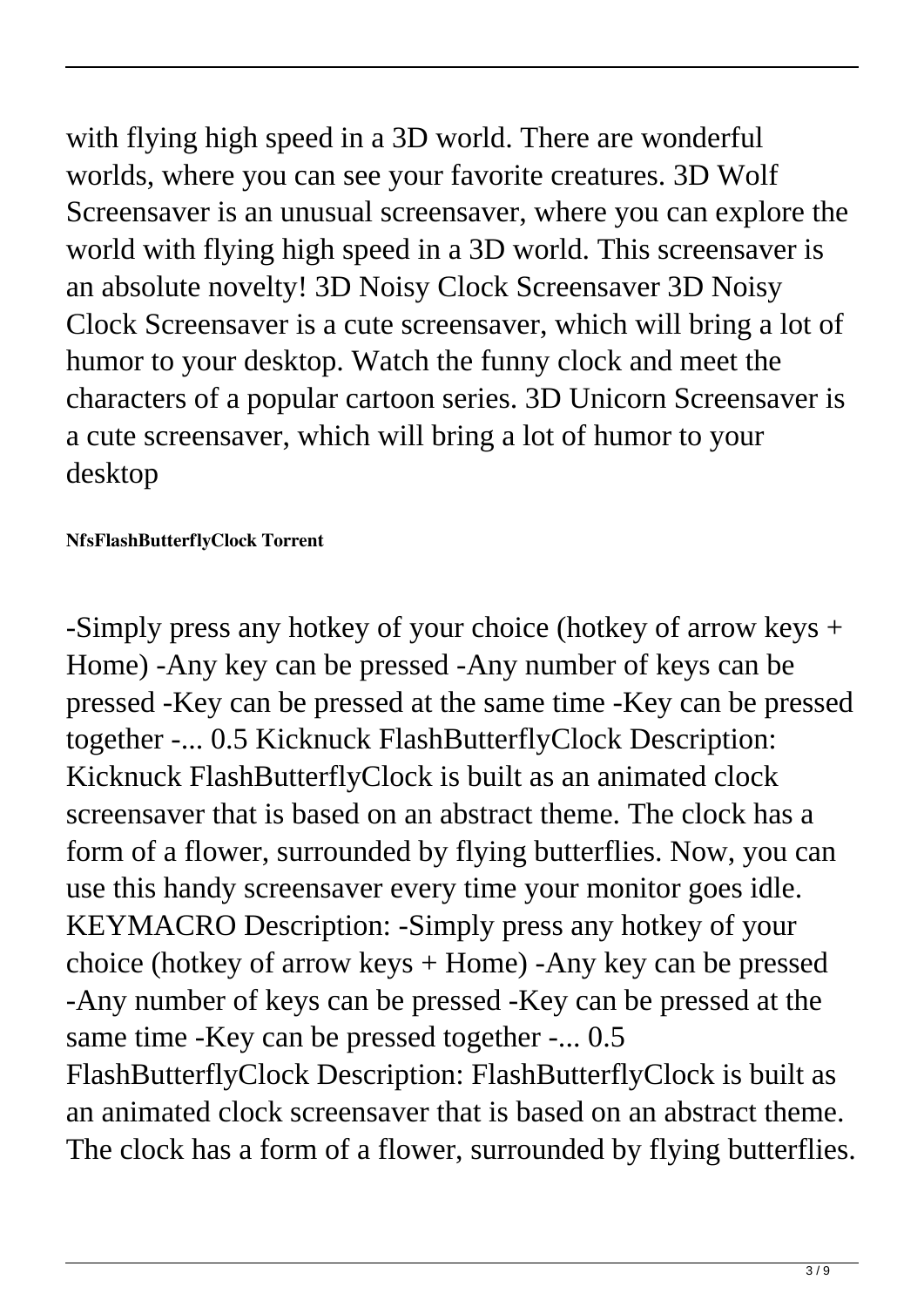Now, you can use this handy screensaver every time your monitor goes idle. KEYMACRO Description: -Simply press any hotkey of your choice (hotkey of arrow keys + Home) -Any key can be pressed -Any number of keys can be pressed -Key can be pressed at the same time -Key can be pressed together -... 0.5 SatinFlyFlowerClock Description: SatinFlyFlowerClock is built as an animated clock screensaver that is based on an abstract theme. The clock has a form of a flower, surrounded by flying butterflies. Now, you can use this handy screensaver every time your monitor goes idle. KEYMACRO Description: -Simply press any hotkey of your choice (hotkey of arrow keys + Home) -Any key can be pressed -Any number of keys can be pressed -Key can be pressed at the same time -Key can be pressed together -... 0.5 FlashButterflyClock Description: FlashButterflyClock is built as an animated clock screensaver that is based on an abstract theme. The clock has a form of a flower, surrounded by flying butterflies. Now, you can use this handy 81e310abbf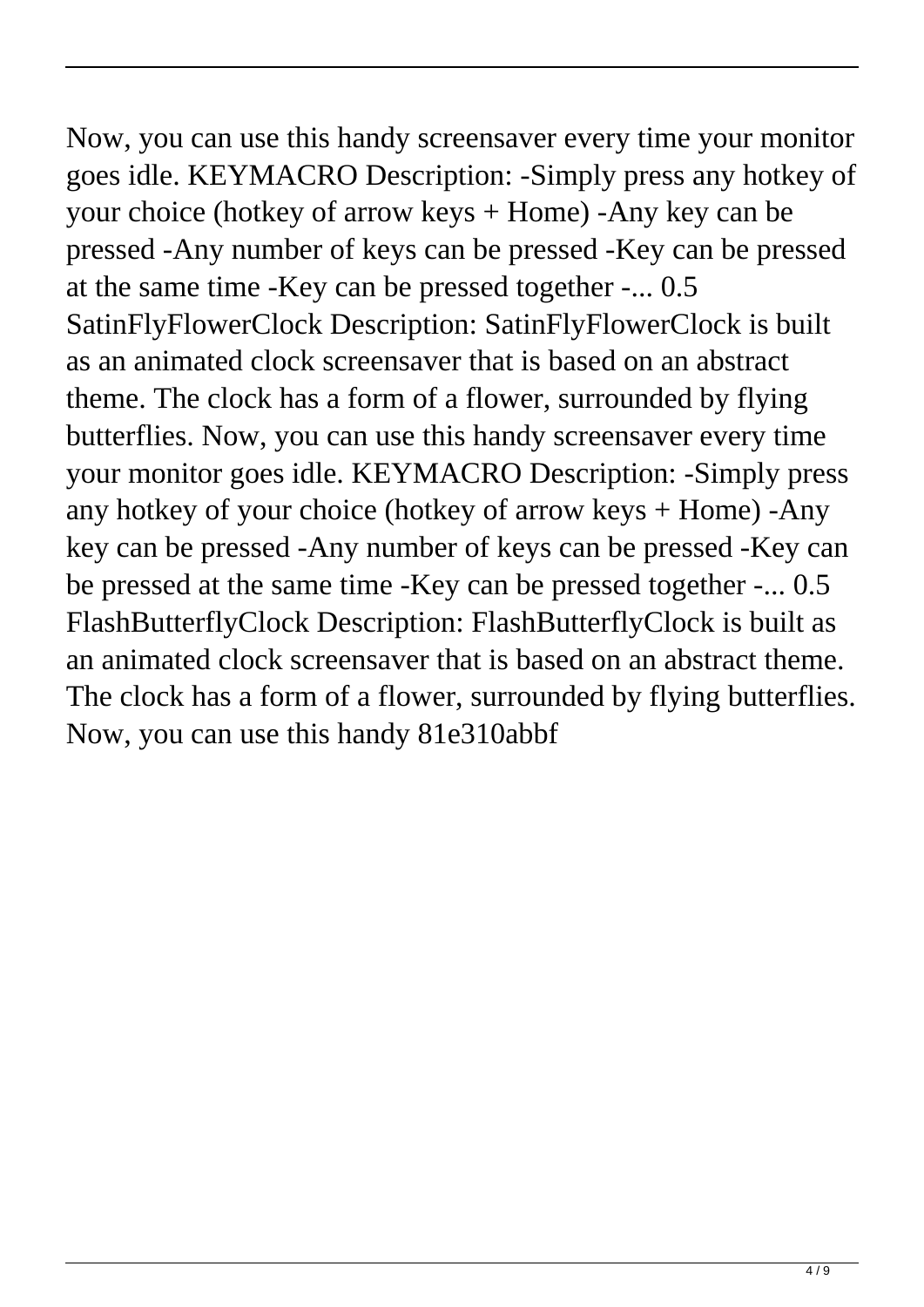nfsFlashButterflyClock is built as an animated clock screensaver that is based on an abstract theme. The clock has a form of a flower, surrounded by flying butterflies. Now, you can use this handy screensaver every time your monitor goes idle. Super Secure Clock for Mac This Mac OS X screensaver is compatible with the following Mac OS X v10.5 Leopard. And all you need to do to set it up is run the.scr file You will be prompted to download the program, run it, and follow the on-screen instructions. Once it is running, you will get a dialog box that will inform you the screensaver is now installed. Click on the "Done" button to exit and you're ready to enjoy the beauty of this FREE screensaver. Super Secure Clock screensaver may not be installed at the time of initial installation of this Mac OS X screensaver. Super Secure Clock may be installed later after a restart of your Mac. Once Super Secure Clock is installed and running, it will start checking for an update. When it detects an update, it will automatically install it. If you wish, you can simply wait for it to complete its update and then exit. However, if you wish to check and make sure the update has been installed, then open a Finder window and go to Applications>Utilities>Applications Folder. In Applications Folder, you will see a folder called "Super Secure Clock". In this folder you will find a.scr file. Double-click on this.scr file and it will start running in your Mac. Super Secure Clock is basically a Mac-OS X security application which allows you to make your Mac secure by protecting it from viruses and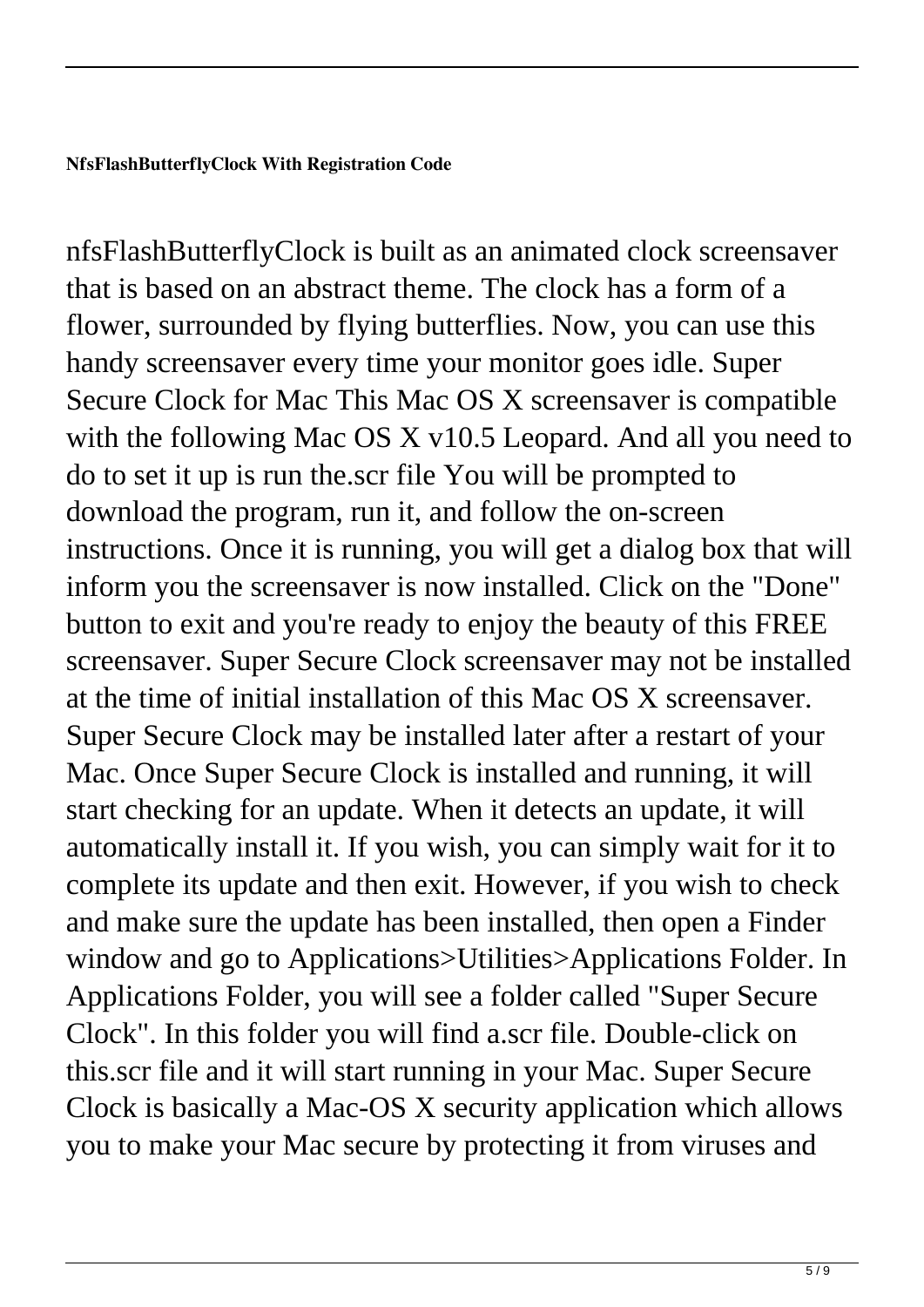malicious software. How Super Secure Clock Works? Super Secure Clock allows you to activate some interesting features of your Mac to secure it from malicious software that may attack your Mac. Some of the interesting features of Super Secure Clock are as follows: Restricts access to your computer from "Mac Address" Restricts access to your computer from "Geo Location" Restricts access to your computer from "Emails" Restricts access to your computer from "Active Screen Saver" Protects your computer by registering a sound alarm from "Alarm 1" Protects your computer by registering a

## **What's New in the?**

NFS FlashButterflyClock is a 2D mobile screensaver based on abstract theme. NFS FlashButterflyClock is built as an animated clock screensaver that is based on an abstract theme. The clock has a form of a flower, surrounded by flying butterflies. Now, you can use this handy screensaver every time your monitor goes idle. NFS FlashButterflyClock is a 2D mobile screensaver based on abstract theme. The clock has a form of a flower, surrounded by flying butterflies. Now, you can use this handy screensaver every time your monitor goes idle.The present invention relates to a tire pressure monitoring device for monitoring a tire pressure and displaying a result of the monitoring. An air pressure monitoring device for a tire has been disclosed, for example, in U.S. Pat. No. 5,894,450. In the tire pressure monitoring device of U.S. Pat. No. 5,894,450, an air pressure of each tire is monitored by an air pressure sensor disposed at a rim of the tire. Further, a pressure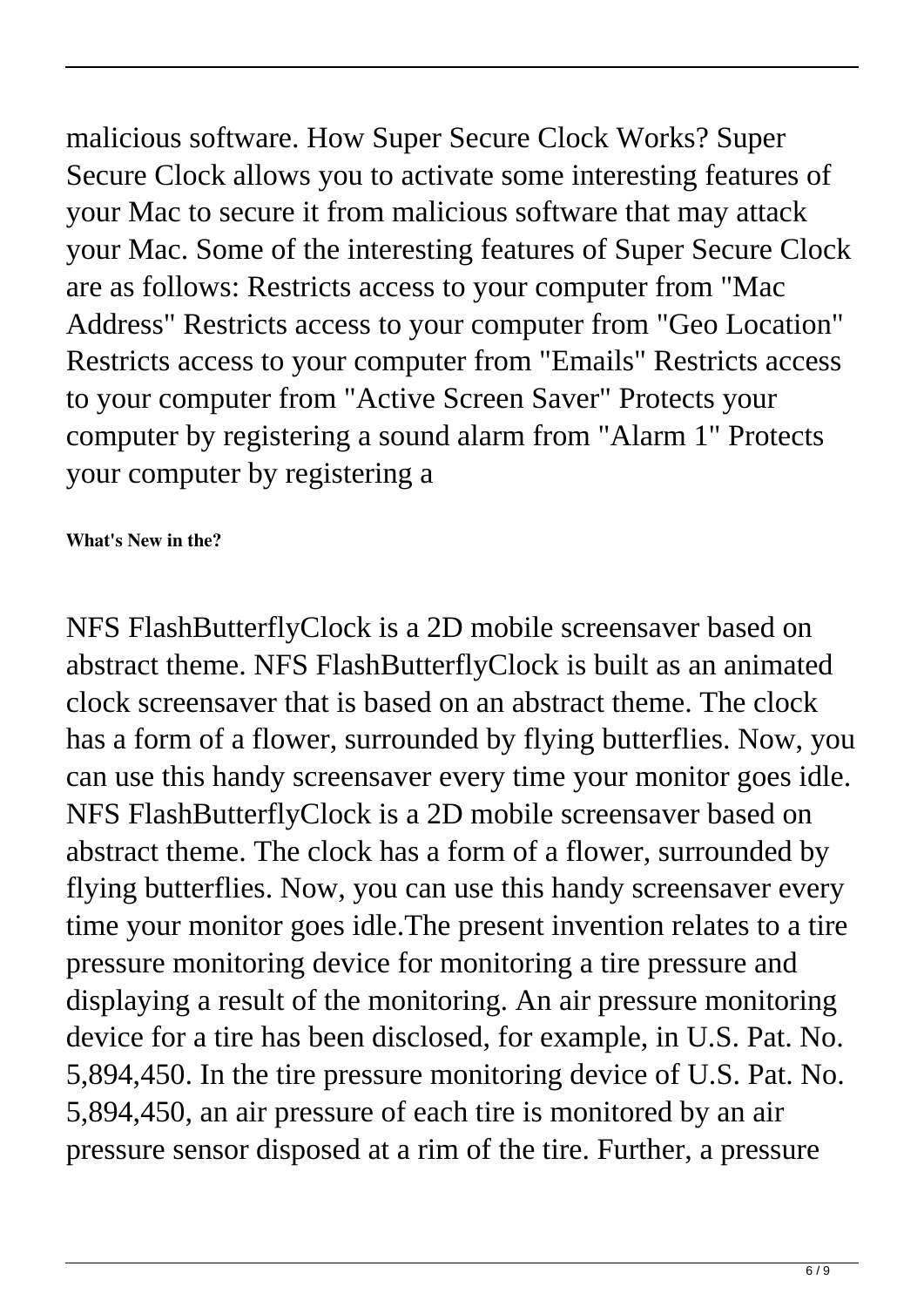value detected by the air pressure sensor is converted into a digital value and the digital value is displayed on a display unit. In the air pressure monitoring device, a pressure of each tire is monitored by means of the air pressure sensor disposed at the rim of the tire and the pressure value detected by the air pressure sensor is converted into the digital value and is displayed on the display unit. As a result, the air pressure can be visually checked. In the conventional air pressure monitoring device, when the air pressure sensor is broken, the air pressure value cannot be obtained. An object of the present invention is to provide an air pressure monitoring device, which can obtain the air pressure value even when an air pressure sensor is broken. To achieve the above object, according to the present invention, there is provided an air pressure monitoring device for a tire, comprising: a display unit; a detecting unit disposed at a rim of the tire; and a transmitting unit for transmitting a detection result detected by the detecting unit to the display unit, the detecting unit detecting the air pressure of the tire and including a pressure sensor for detecting the air pressure of the tire and an oscillator for generating a signal having a frequency corresponding to a dynamic load applied to the tire; the transmitting unit transmitting the detection result detected by the detecting unit to the display unit, wherein the transmitting unit generates a signal in accordance with a load applied to the tire detected by the detecting unit, transmits the signal having a frequency corresponding to the dynamic load applied to the tire detected by the detecting unit to the display unit, and converts the signal transmitted to the display unit into a predetermined display unit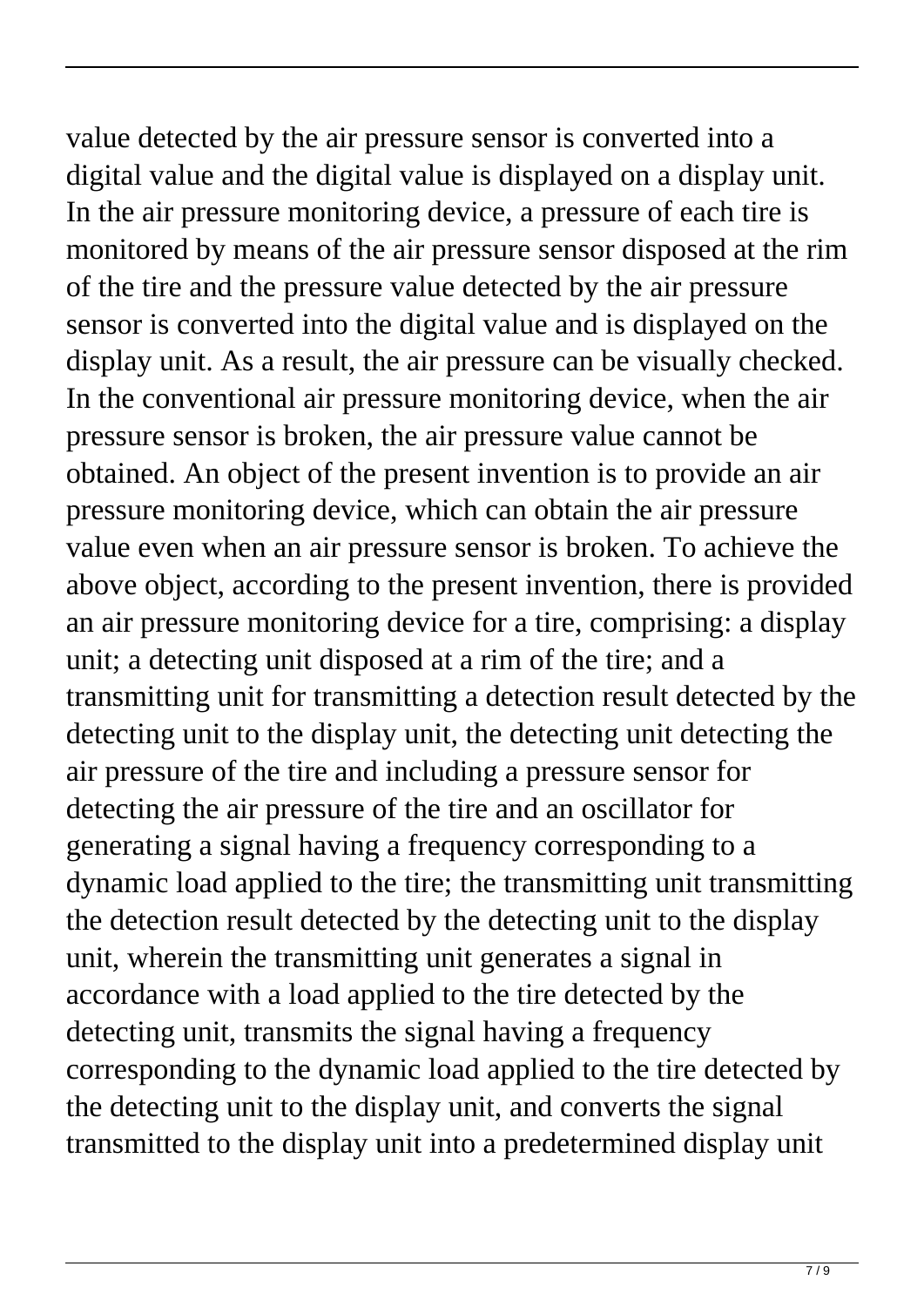signal. Preferably, the transmitting unit generates a signal in accordance with the dynamic load applied to the tire detected by the detecting unit, transmits the signal having a frequency corresponding to the